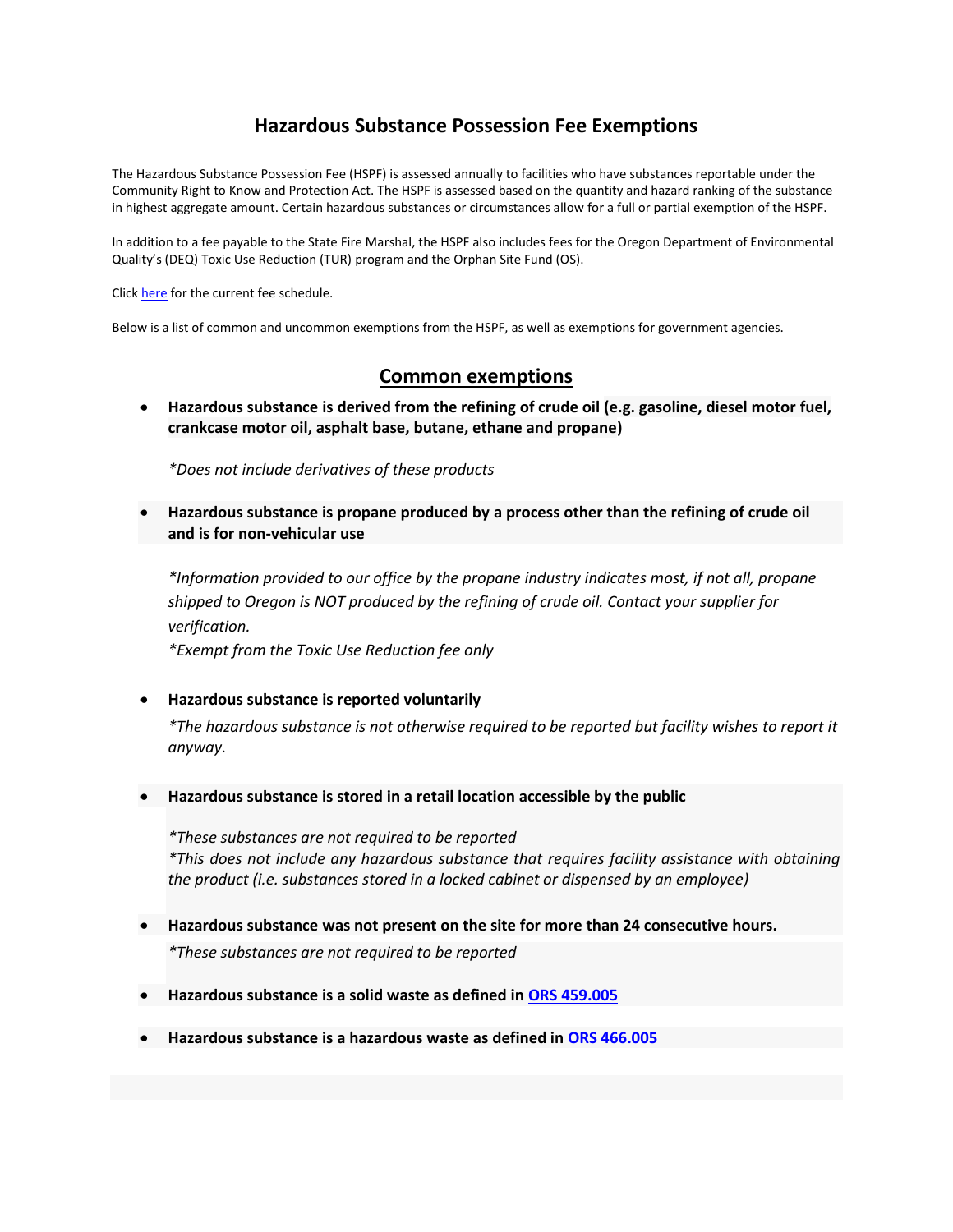## **Uncommon exemptions**

- **Hazardous substance is natural gas not stored in liquefied form and is for non-vehicular use**
- **Finished articles that are not used in a manufacturing process**

*\*These substances are not required to be reported \*Does not include lead acid batteries*

 **Hazardous substance is a gas intended for human/animal ingestion or inhalation, or added to a product that is ingested or inhaled (e.g. carbon dioxide used at a restaurant for carbonated soft drinks) when all of the following is true:**

> *i. The gas is present at the site where human/animal ingestion occurs; ii. The gas is not being used in a manufacturing process; iii. The gas is not cryogenic; and iv. The gas is not being stored at the site in excess of 1,000 cubic feet.*

 **Hazardous substance is in an over-the-road motor vehicle (e.g. delivery truck not used for static storage)**

*\*These substances are not required to be reported*

 **Hazardous substance is dry cell batteries, such as those used in flashlights, portable radios, cell phones, and pagers**

*\*These substances are not required to be reported*

- **Hazardous substance is radioactive material encased in a capsule designed to prevent leakage or escape of the radioactive material (e.g. smoke detectors and lab equipment)**
- **Hazardous substance is used for agricultural operations and is present where the agricultural operations occur**

**\****These substances are not required to be reported*

**\****Agricultural operations are growing operations including but not limited to nursery, horticultural and livestock production operations.*

**\****Hazardous substances used in the processing of harvested products are not exempt from the fee, even if they are at the facility or property where the growing operations occur.*